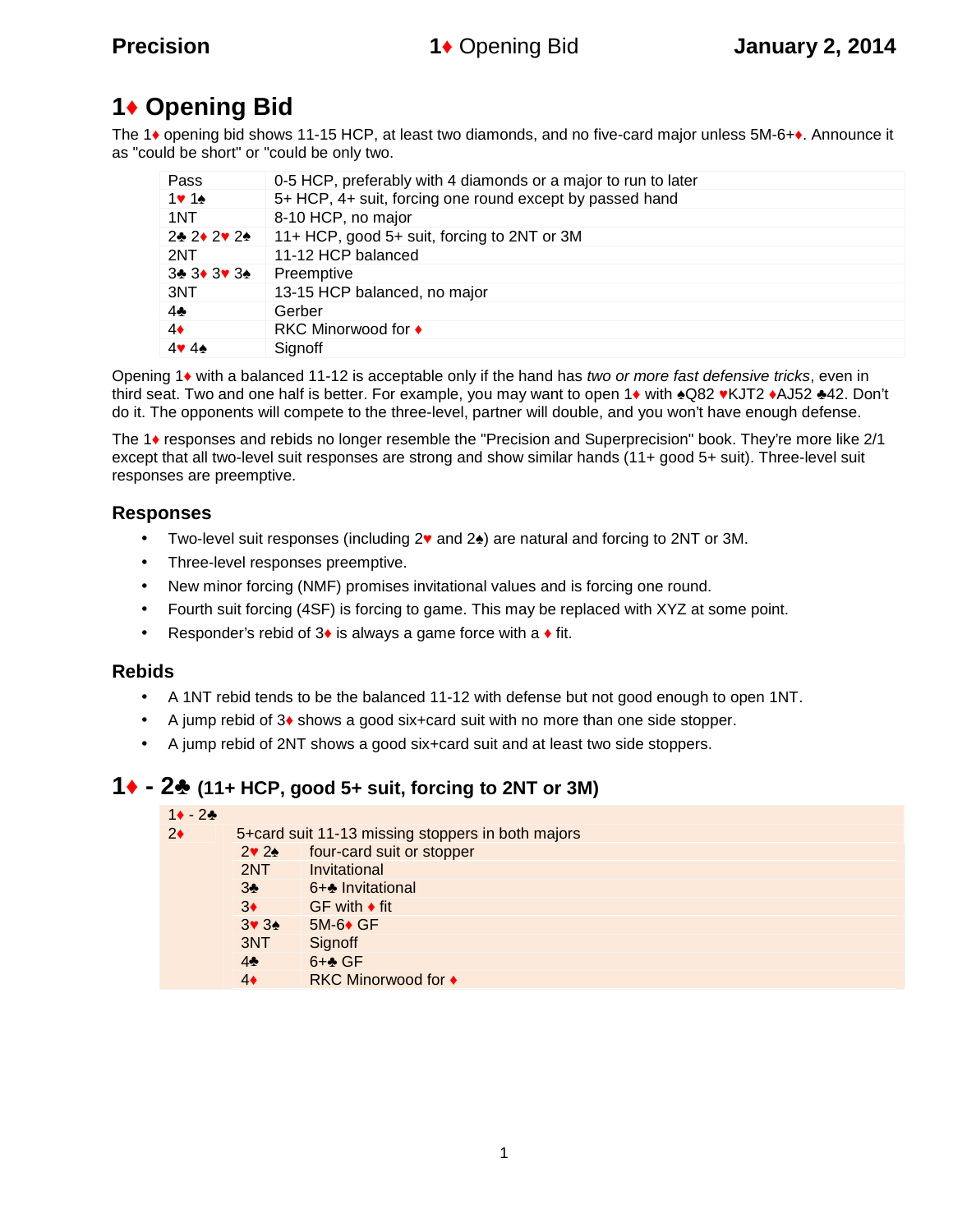| $-2$<br>1      |                                                        |                                       |  |  |
|----------------|--------------------------------------------------------|---------------------------------------|--|--|
| $\overline{2}$ | 4-card suit or stopper                                 |                                       |  |  |
|                | 2                                                      | 4SF                                   |  |  |
|                | 2NT                                                    | Invitational with<br>stopper          |  |  |
|                | 3                                                      | Invitational 6+                       |  |  |
|                | 3                                                      | GF with fit                           |  |  |
|                | $\mathbf{3}$                                           | invitational, may be three-card raise |  |  |
|                | 3                                                      | 5 6 GF                                |  |  |
|                | 3NT                                                    | Signoff                               |  |  |
|                | 4                                                      | $6+$ GF                               |  |  |
|                | 4                                                      | <b>RKC Minorwood for</b>              |  |  |
|                | $\overline{4}$                                         | Signoff                               |  |  |
|                | 4                                                      | <b>RKCB</b> for                       |  |  |
| $\overline{2}$ |                                                        | 4-card suit or stopper and no stopper |  |  |
|                | 2NT                                                    | Invitational                          |  |  |
|                | 3                                                      | Invitational 6+                       |  |  |
|                | 3                                                      | GF with fit                           |  |  |
|                | $\ensuremath{\mathsf{3}}$                              | 5 6 GF                                |  |  |
|                | 3                                                      | Invitational, maybe three-card raise  |  |  |
|                | 3NT                                                    | Signoff                               |  |  |
|                | $\overline{4}$                                         | $6+$ GF                               |  |  |
|                | $\overline{4}$                                         | <b>RKC Minorwood for</b>              |  |  |
|                | $\overline{\mathcal{L}}$                               |                                       |  |  |
|                | $\overline{4}$                                         | Signoff                               |  |  |
|                | 4NT                                                    | <b>RCKB</b> for                       |  |  |
| 2NT            |                                                        | balanced minimum, stoppers            |  |  |
|                | 3                                                      | 6 invitational                        |  |  |
|                | 3                                                      | GF with fit                           |  |  |
|                | 3M                                                     | GF5M-6                                |  |  |
|                | 3NT                                                    | signoff                               |  |  |
| 3              | 3+card                                                 | fit                                   |  |  |
|                | 3                                                      | GF with fit                           |  |  |
|                | 3 <sub>3</sub>                                         | 4+card suit or stopper probe for 3NT  |  |  |
|                | 3NT                                                    | signoff                               |  |  |
| 3              | 14-15 good 6+card suit, no more than one side stopper  |                                       |  |  |
|                | 3 <sub>3</sub>                                         | 4+card suit or stopper probe for 3NT  |  |  |
|                | 3NT                                                    | signoff                               |  |  |
|                | $\overline{4}$                                         | 6+ GF                                 |  |  |
|                | 4                                                      | <b>RKC Minorwood for</b>              |  |  |
| 3 <sub>3</sub> | 5M-6, 4-5.5 losers                                     |                                       |  |  |
| 3NT            | 14-15, solid, both M stops then cue bids               |                                       |  |  |
| 4              | 4 losers, good minor 2-suiter then cue bid or sign-off |                                       |  |  |

# **- 2 (11+ HCP, good 5+ suit, forcing to 2NT or 3M)**

| $1 - 2$ |                        |                                       |  |
|---------|------------------------|---------------------------------------|--|
| 2       | 4-card suit or stopper |                                       |  |
|         | 2                      | 4SF                                   |  |
|         | 2NT                    | invitational                          |  |
|         | 3                      | 5 5, or stopper                       |  |
|         | 3                      | GF with fit                           |  |
|         | 3                      | invitational, may be three-card raise |  |
|         | 3                      | 5 6 GF                                |  |
|         | 3NT                    | signoff                               |  |
|         | 4                      | 5 5 GF                                |  |
|         | 4                      | <b>RKC Minorwood for</b>              |  |
|         | 4                      | signoff                               |  |